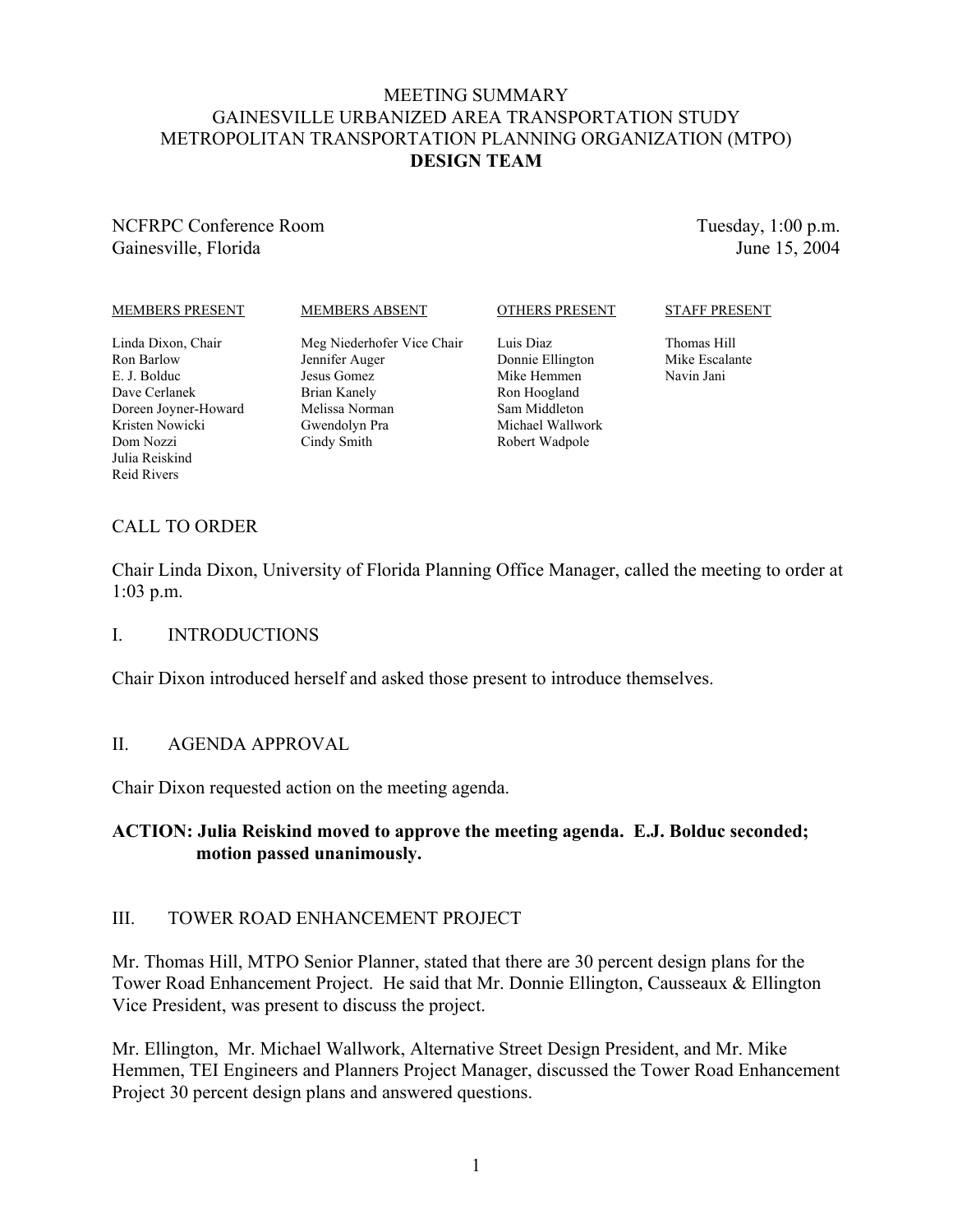Mr. Sam Middleton, Alachua County Public Works Department Civil Engineer I, stated that 60 percent design plans incorporating Design Team member comments would be brought back to the Design Team.

# IV. STATE ROAD (SR) 26 (NEWBERRY ROAD) RESURFACING

Mr. Hill stated that the Florida Department of Transportation (FDOT) is requesting comments and approval of the design concepts for the Newberry Road resurfacing project from NW 109<sup>th</sup> Drive to NW 80<sup>th</sup> Boulevard

Mr. Reid Rivers, Gainesville Regional Utilities (GRU) Energy Delivery Manager, noted that there was only streetlighting on one side of the roadway.

Mr. Hill and Ms. Doreen Joyner-Howard, FDOT District 2 Transportation Specialist, discussed the design concepts and answered questions.

Chair Dixon requested that FDOT consult with the Alachua County Traffic Safety Team regarding the midblock crossing north of NE 8<sup>th</sup> Avenue.

# **ACTION: Dom Nozzi moved to recommend that the MTPO:**

- **1. approve the Florida Department of Transportation resurfacing design concepts for State Road 26 (Newberry Road) from NW 109th Drive to NW 80th Boulevard, incorporating the following elements:**
	- **A. install the MTPO-approved stamped/colored crosswalks at the signalized intersections;**
	- **B. improve any sidewalk sections that are not in compliance with FDOT and Americans with Disabilities Act (ADA) standards;**
	- **C. examine existing access (driveway connections, median openings, etc.) for potential operational improvements; and**
- **2. request that FDOT incorporate a 13-foot wide outside curblane and an 11-foot wide inside lane.**

# **Julia Reiskind seconded; motion passed 8 to 1.**

# V. STATE ROAD (SR) 24 (WALDO ROAD) RESURFACING PROJECT

Mr. Hill stated that FDOT is requesting comments and approval of the design concepts for the Waldo Road resurfacing project from East University Avenue to NE 55<sup>th</sup> Place.